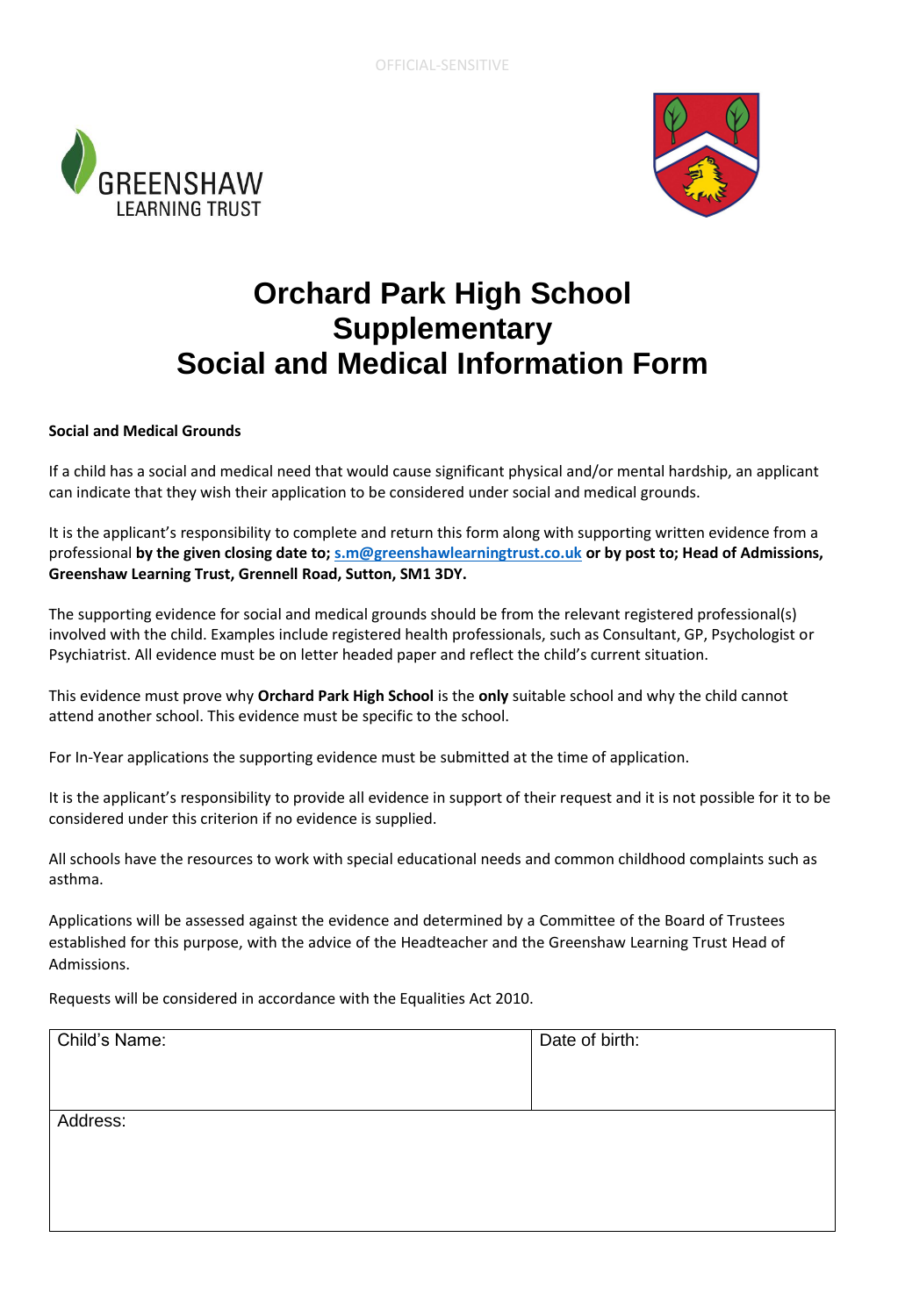Please set out the particular reasons why **Orchard Park High School** is the **only** suitable school and the difficulties that would be caused if the child had to attend another school.